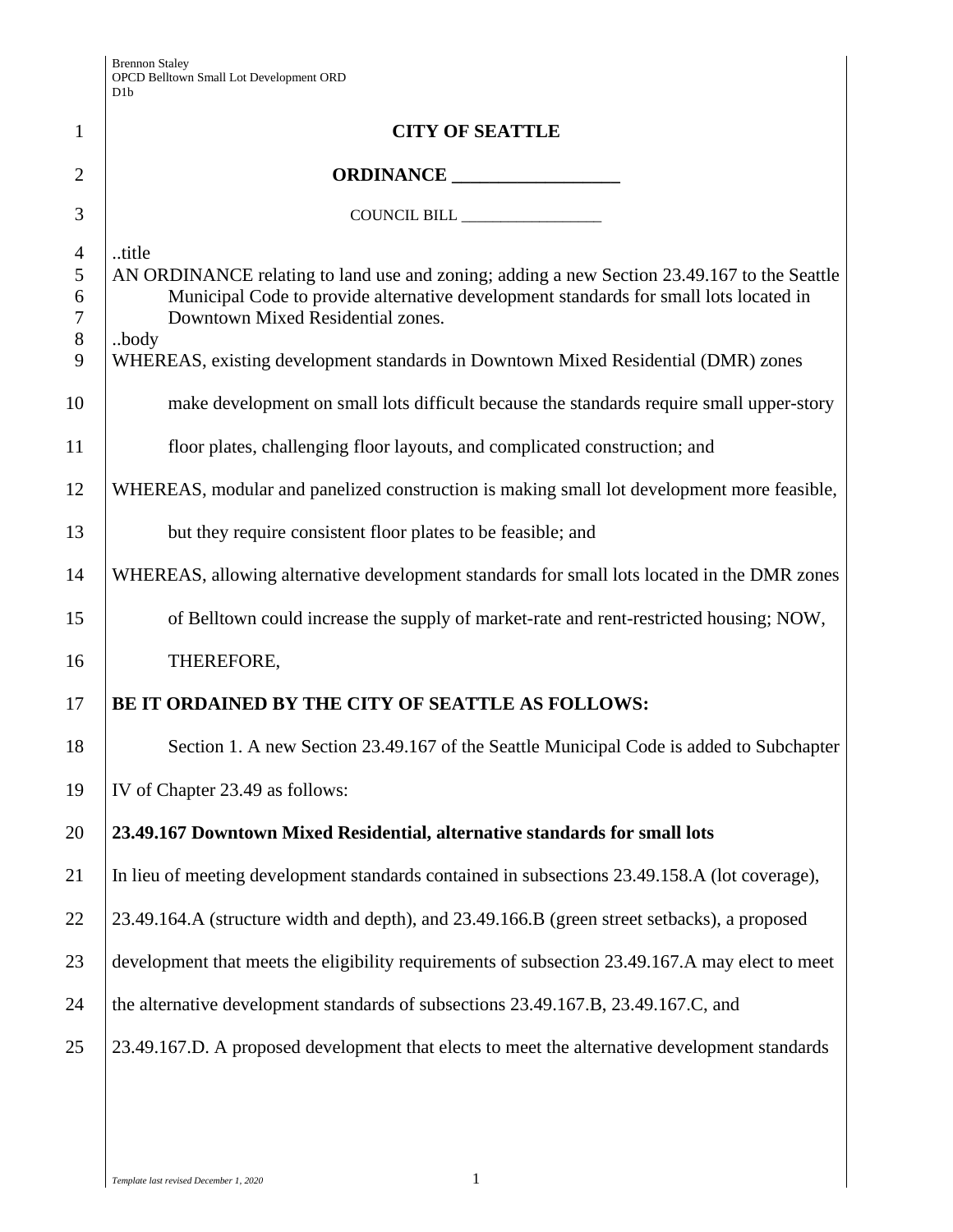Brennon Staley OPCD Belltown Small Lot Development ORD D1b

| $\mathbf{1}$   | must meet the development standards contained in subsections 23.49.167.B, 23.49.167.C, and    |  |  |
|----------------|-----------------------------------------------------------------------------------------------|--|--|
| $\overline{2}$ | 23.49.167.D and may not elect to comply with some but not other of those standards.           |  |  |
| 3              | A. Eligibility requirements. The alternative development standards in subsections             |  |  |
| $\overline{4}$ | 23.49.167.B, 23.49.167.C, and 23.49.167.D are only applicable to development that meets the   |  |  |
| 5              | following standards:                                                                          |  |  |
| 6              | 1. The lot is located in a DMR/C 145/75, DMR/R 145/65, DMR/C 280/125, or                      |  |  |
| $\tau$         | DMR/R 280/65 zone;                                                                            |  |  |
| 8              | 2. The lot is less than 14,500 square feet in size; and                                       |  |  |
| 9              | 3. At least 75 percent of gross floor area is in residential use.                             |  |  |
| 10             | B. Lot coverage                                                                               |  |  |
| 11             | 1. For lots 8,000 square feet or less in size, development must meet one of the               |  |  |
| 12             | following:                                                                                    |  |  |
| 13             | a. Portions of structures above 25 feet in height shall not exceed a lot                      |  |  |
| 14             | coverage of 80 percent; or                                                                    |  |  |
| 15             | b. Portions of structures above 25 feet in height shall not exceed a lot                      |  |  |
| 16             | coverage of 85 percent and the development does not exceed a height of 135 feet, excluding    |  |  |
| 17             | rooftop features and any additional height granted by the Living Building Pilot program in    |  |  |
| 18             | Section 23.40.060.                                                                            |  |  |
| 19             | 2. For lots greater than 8,000 square feet but 14,500 square feet or less in size,            |  |  |
| 20             | portions of structures above 45 feet in height shall not exceed a lot coverage of 75 percent. |  |  |
| 21             | C. Maximum width and depth                                                                    |  |  |
|                |                                                                                               |  |  |
|                |                                                                                               |  |  |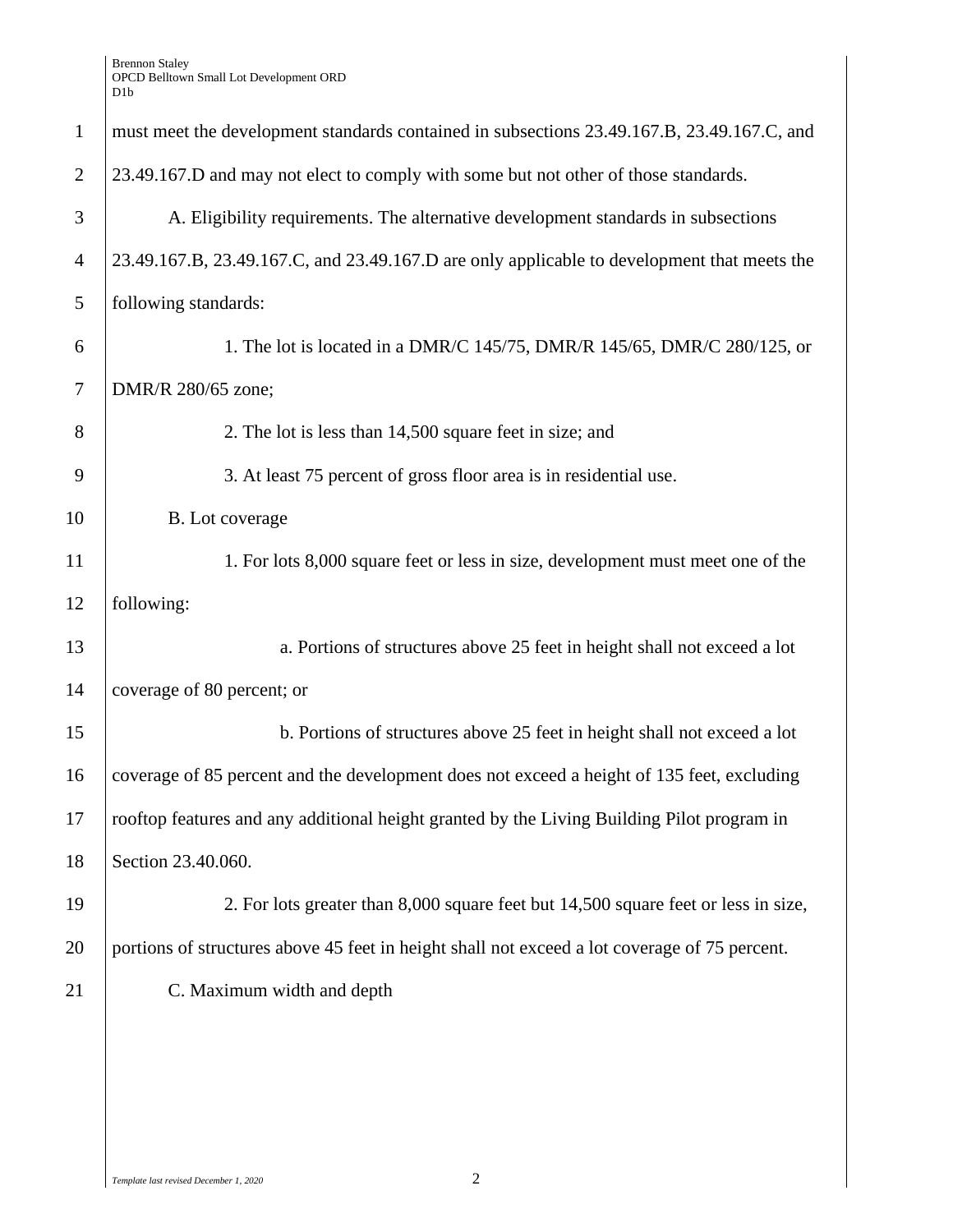1 1. The maximum width and depth for any portion of a structure above 45 feet 2 in height is 100 feet on avenues and 120 feet on east/west streets. The maximum applies to 3 the width and depth of portions of structures as measured parallel to any street lot line. 4 2. Any portion of a structure above 45 feet in height shall be separated 5 horizontally by at least 20 feet at all points from any other portion of a structure on the lot 6 above 45 feet in height. 7 D. Green street setbacks. If the structure is located on the northern side of the green 8 Street, portions of structures above 25 feet in height shall be set back 10 feet from the street lot

10 southern side of the green street, the standards of subsection 23.49.166.B shall still apply.

9 line of a green street designated on Downtown Overlay Map 1B. If the structure is located on the